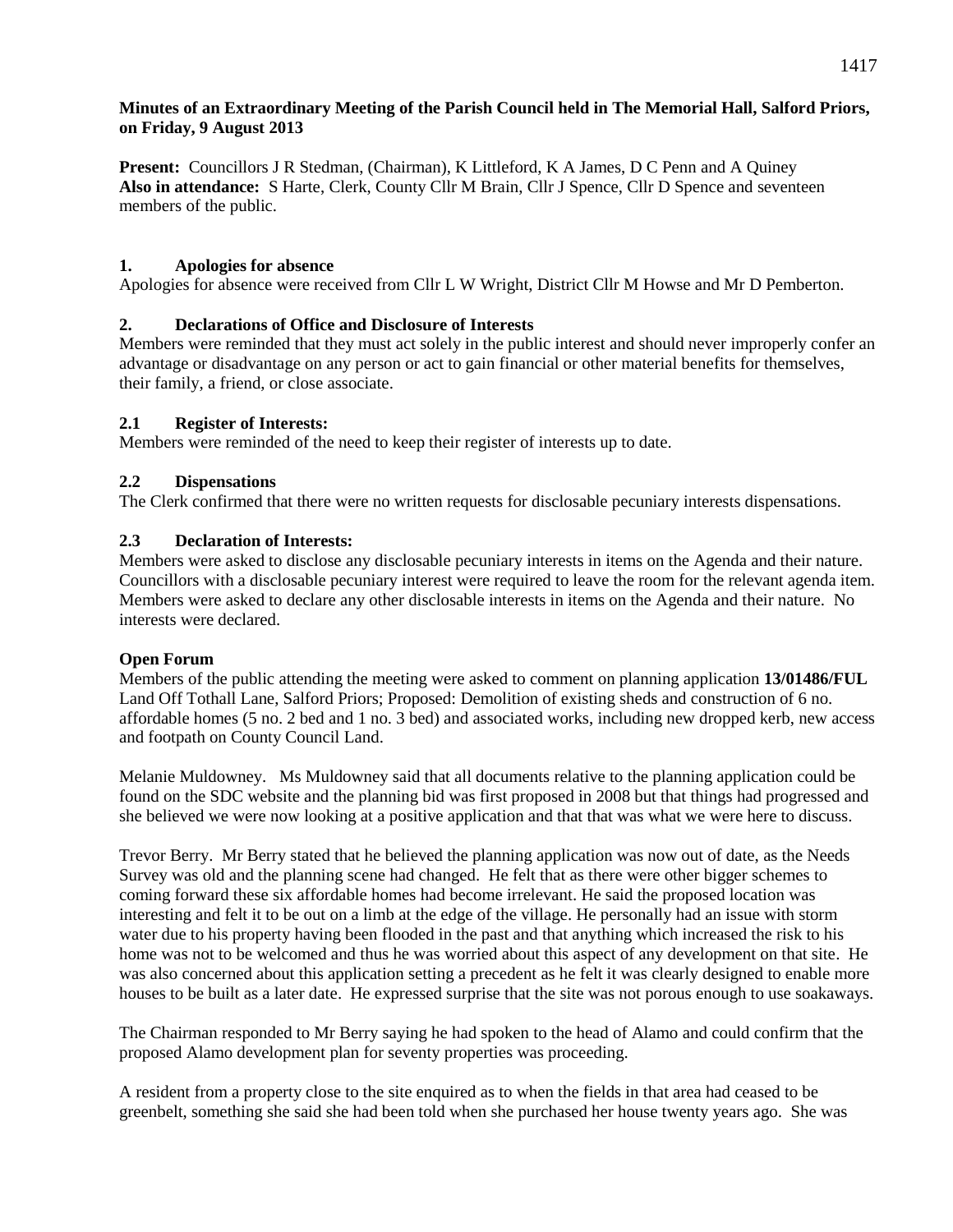advised that no land in the Parish had ever been classified as greenbelt and that she must have been misinformed.

Roger Band raised the issue of road safety. He stated that no pavements or street lighting were in place and that the road was narrow. As there were already traffic and speeding issues he felt the development would increase the risk of accidents occurring.

Tony Giles. Mr Giles asked if the housing would be for local people. The Chairman replied that the Parish Council had requested that it be, but it was not shown in the terms of reference and would be something the Council would look into. Cllr James said that all six houses would be for the social rented market, however two of the houses are to be nominated by the County Council to the District Council's waiting list, and had been earmarked for tenants of WCC owned farms which would then release the farms for sale or rent at commercial rates. The remaining four houses would be for SDC to allocate. Jonathan Spencer added to the exchange on whether the affordable homes would be offered to people with a local connection saying that in general the process of allocation of affordable housing started at Parish level and rippled out.

Mr Giles said that the site was a gateway into the village and putting the development there was not in keeping with village nor would the proposed planting scheme fit in

Heather Nicholls. Ms Nicholls commented that it felt like the village was being stretched (ribbon development) and thus would devalue the sense of community and that having houses centred with better access to Parish facilities would make more sense. The question was also asked if anything had been considered about the devaluing of property in the vicinity of the new development and the Chairman responded that this aspect was not a material planning consideration and not something which could be muted as a consideration.

Ms Muldowney said she believed there was a risk, with the social housing development being located at the edge of the village, of the occupants being ostracised.

One resident asked if a different siting could be considered and was advised that at this stage that would not be possible and the Parish Council could only comment on this application as it had been made.

County Cllr Mike Brain updated the meeting on the current state of play regarding the application and said that Jephson Housing had successfully obtained the further HCA funding required, the building contract had gone out to tender and was due back at the end of September. The planning decision was also due at the end of September and the price of the land had still to be settled. He confirmed that the project was moving forward irrespective of a decision on the planning application. Jonathan Spence added that thirteen weeks was allowed for a decision on a major application with four weeks from the application being lodged permitted for consultation.

Heather Nicholls said that the development had first been muted in in 2008 but that the first she had heard of it was few months ago in Parish shop. She asked if an official should have come round and spoken to residents living next to the site. Ms Nicholls was advised that it is the District Council's obligation to carry out neighbour notification and according to their website this had been done.

Melanie Muldowney said that from what she had heard and seen this particular planning application appeared to be a 'done deal'. Jonathan Spence responded to her concern that a decision had already been made. He said that the land was owned by WCC and that they were aligning everything to enable the land to be sold. In parallel SDC and the Parish Council were going through the process of considering application and subject to this meeting the Parish Council will make a representation of its views based on those of its residents. The Ward Councillors would also make a Ward statement based on what the members say. There isn't a 'done deal' yet as the application has to go through this delegation process.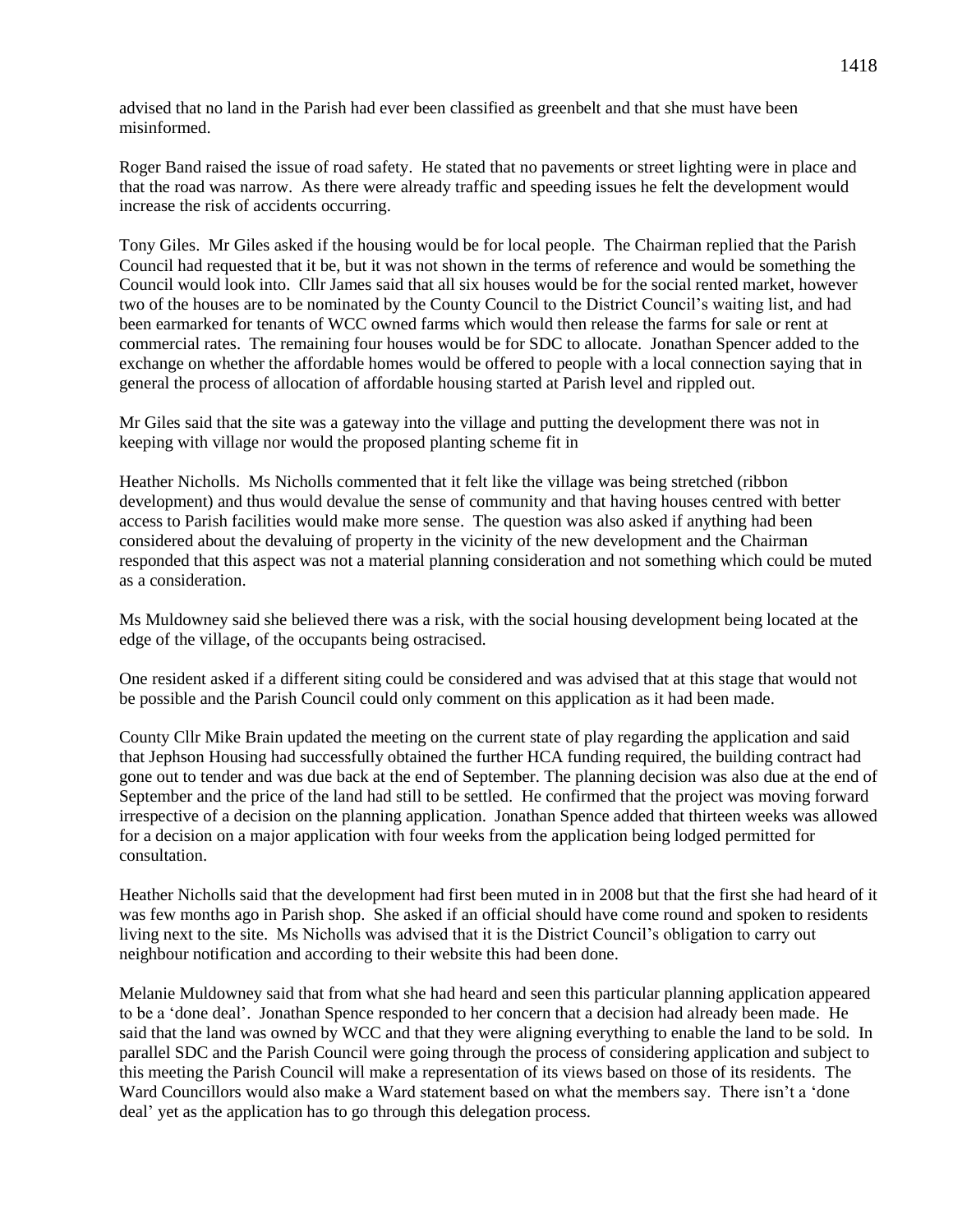Pat Ward asked if the site had been selected by the Parish Council. The Chairman replied that the Parish Council of the time had supported but not chosen the site. Public consultation had been taken on sites and the Tothall Lane/School Road one came out as the preferred location.

Heather Nicholls asked if WCC wish to dispose of the plot and was it designated just for affordable housing or could anyone purchase it? She was advised that this land was an exception site in planning terms and therefore WCC had to release it for affordable housing use only.

Dawn Skelton reinforced Mr Band's earlier comments re traffic problems and also stated she was disappointed at lack of communication from the Parish Council on this matter.

Trevor Berry said that the Council website hasn't shown this application as validated until this week. And that it hadn't been available publicly for two weeks of the three week consultation period. The Chairman said that the Parish Council had only had two weeks' notice of the application.

Mike Brain accessed SDC's website and read out the dates for the different stages of the application process, as listed below:

| <b>Application Received</b>     | 24/06/2013 | <b>Target Date for Determination</b>                     | 09/09/2013 |
|---------------------------------|------------|----------------------------------------------------------|------------|
| <b>Application Valid</b>        | 15/07/2013 | <b>Revised Target Date for</b><br>Determination          |            |
| Neighbour Notifications sent on | 24/07/2013 | <b>Expiry Date for Neighbour</b><br><b>Notifications</b> | 14/08/2013 |
| Standard Consultations sent on  | 24/07/2013 | <b>Expiry Date for Standard</b><br>Consultations         | 14/08/2013 |
| Site Notice posted on           | 30/07/2013 | <b>Site Notice Expires</b>                               | 20/08/2013 |
| Last Advertised on              |            | <b>Herald Advert Expires</b>                             |            |
| Date Decision Issued            |            | <b>Overall Expiry Date</b>                               | 20/08/2013 |

**3. Planning application for consideration: 13/01486/FUL** Land Off Tothall Lane Salford Priors Cllr Kim James opened the discussion stating that since the Parish Council undertook the housing needs survey in 2008 planning polices nationally and locally had changed or were in the process of changing, and the draft core strategy would directly influence house building within Salford Priors.

Currently to develop social rented accommodation in the Parish the only way available was through the Local Choice Policy COM 1, however, Salford Priors had been designated a local service village in the core strategy and would be expected to take accept housing growth of approximately eighty dwellings. Therefore, in his opinion, it was now time for the Parish Council to review past decisions and to plan for the future.

He stated that the scheme as proposed does not address the Parish Council's Local Plan action point (page 9) to provide five units to rent for people (youngsters) with a local connection to the village. Cllr James went on to make the following comments about the proposed development:

1) The site is situated in open countryside outside the built up boundary of the settlement, the T junction on Tothall Lane provides a natural boundary between the built environment and the open countryside.